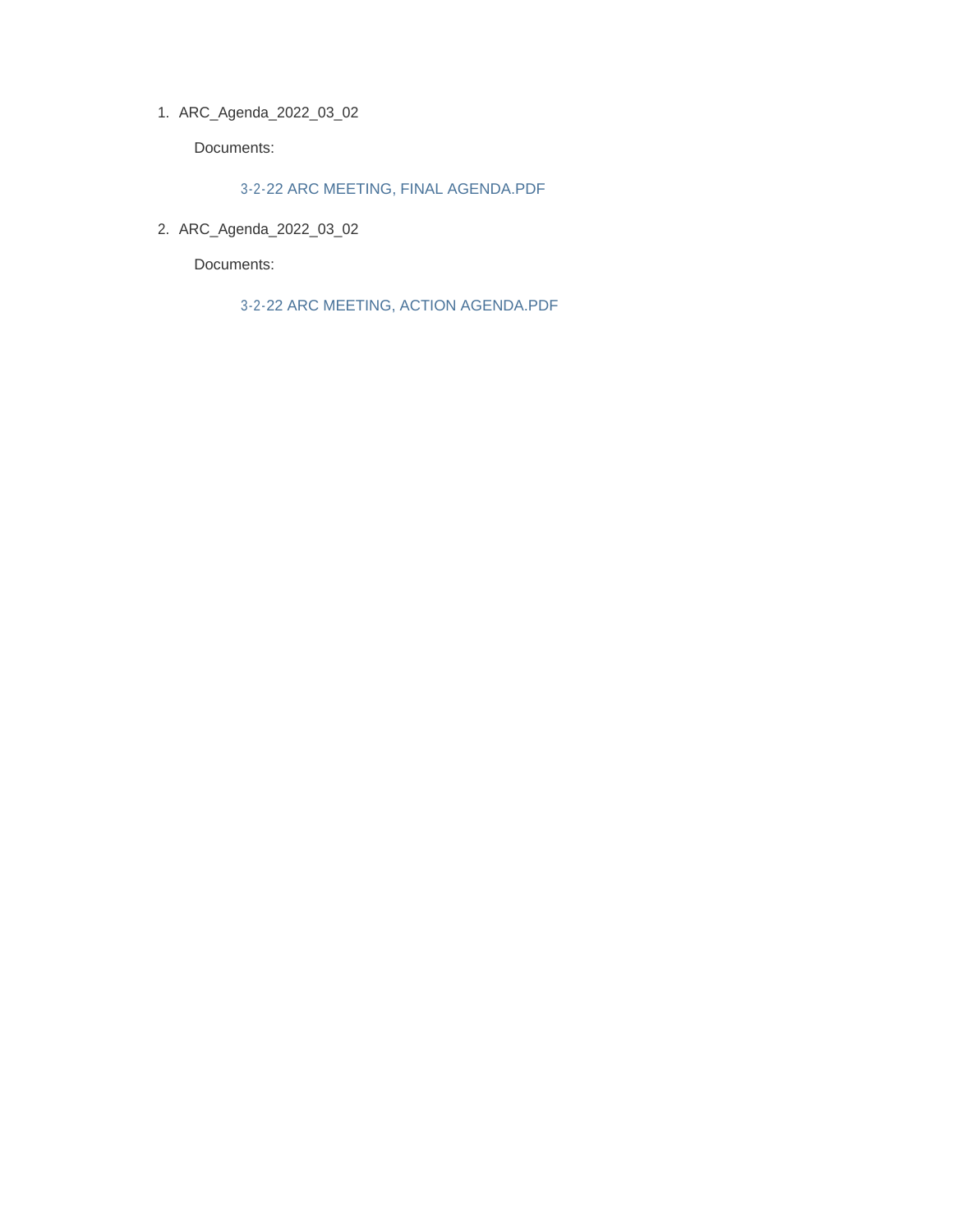# **ARCHITECTURAL REVIEW COMMITTEE FINAL AGENDA Regular Meeting**

# **Wednesday, March 2, 2022 7:00 pm Zoom Virtual Meeting Webinar ID: 846 0372 5052 Password: 5768541**

Please click the link below to join the webinar: [https://greenwichct.zoom.us/j/84603725052?pwd=bVpDelhRSHNEYWc3NnJiWmM3RU](https://greenwichct.zoom.us/j/84603725052?pwd=bVpDelhRSHNEYWc3NnJiWmM3RUdDQT09) dDQT09

Or iPhone one-tap: US: +16465189805,,84603725052#,,1#,5768541# or 8335480276,,84603725052#,,1#,5768541# (Toll Free)

Or Telephone: Dial(for higher quality, dial a number based on your current location): US: +1 646 518 9805 or 833 548 0276 (Toll Free) or 833 548 0282 (Toll Free) or 877 853 5257 (Toll Free) or 888 475 4499 (Toll Free)

## **I. Exterior Alteration reviews:**

- 1. **Vinci Gardens Senior Housing, 71 Vinci Drive; Application PLPZ202200045** for Exterior Alteration review **for construction of a new 4-story 52-unit residential structure, reconfiguration of parking areas and drives, new landscaping and lighting** on a property located at 71 Vinci Dr. in the R-PHD-E zone. **View application [here.](https://www.greenwichct.gov/DocumentCenter/View/28789/71-Vindi-Dr-EA-application-PLPZ202200045)**
- 2. **[UB Greenwich II, 178 182 Sound Beach Ave. Application PLPZ202100580](https://www.greenwichct.gov/DocumentCenter/View/28789/71-Vindi-Dr-EA-application-PLPZ202200045)** [for](https://www.greenwichct.gov/DocumentCenter/View/28789/71-Vindi-Dr-EA-application-PLPZ202200045)  [Exterior Alteration Review](https://www.greenwichct.gov/DocumentCenter/View/28789/71-Vindi-Dr-EA-application-PLPZ202200045) **[for replacement of storefronts](https://www.greenwichct.gov/DocumentCenter/View/28789/71-Vindi-Dr-EA-application-PLPZ202200045)** [on a property located at 178](https://www.greenwichct.gov/DocumentCenter/View/28789/71-Vindi-Dr-EA-application-PLPZ202200045) [- 182 Sound Beach Ave. in the LBR-2 zone.](https://www.greenwichct.gov/DocumentCenter/View/28789/71-Vindi-Dr-EA-application-PLPZ202200045) *[Last reviewed at the 1-19-22 meeting at](https://www.greenwichct.gov/DocumentCenter/View/28789/71-Vindi-Dr-EA-application-PLPZ202200045)  [which Hein, Conte, Meniconi, Brake-Smith; Contadino; Krueger; and Pugliese were](https://www.greenwichct.gov/DocumentCenter/View/28789/71-Vindi-Dr-EA-application-PLPZ202200045)  [present.](https://www.greenwichct.gov/DocumentCenter/View/28789/71-Vindi-Dr-EA-application-PLPZ202200045)*

**[View initial application](https://www.greenwichct.gov/DocumentCenter/View/28789/71-Vindi-Dr-EA-application-PLPZ202200045) [here.](https://www.greenwichct.gov/DocumentCenter/View/27493/178---182-SBA-exterior-PLPZ202100580) [View revised plans](https://www.greenwichct.gov/DocumentCenter/View/27493/178---182-SBA-exterior-PLPZ202100580) [here.](https://www.greenwichct.gov/DocumentCenter/View/28790/178-182-SBA-revised-plans-PLPZ202100580)**

3. **[Kassaris \(owner\), Wild Acre Rotisserie, 147 East Putnam Ave. Applications](https://www.greenwichct.gov/DocumentCenter/View/28790/178-182-SBA-revised-plans-PLPZ202100580)  [PLPZ202200025 and 27](https://www.greenwichct.gov/DocumentCenter/View/28790/178-182-SBA-revised-plans-PLPZ202100580)** [for Exterior Alteration and Sign/Awning reviews](https://www.greenwichct.gov/DocumentCenter/View/28790/178-182-SBA-revised-plans-PLPZ202100580) **[for](https://www.greenwichct.gov/DocumentCenter/View/28790/178-182-SBA-revised-plans-PLPZ202100580)  [storefront updates including new window surrounds, removal of paint from brick,](https://www.greenwichct.gov/DocumentCenter/View/28790/178-182-SBA-revised-plans-PLPZ202100580)  [painting of EIFS, and new signage](https://www.greenwichct.gov/DocumentCenter/View/28790/178-182-SBA-revised-plans-PLPZ202100580)** [on a property located at 147 East Putnam Avenue](https://www.greenwichct.gov/DocumentCenter/View/28790/178-182-SBA-revised-plans-PLPZ202100580)  [in the LBR-2 zone.](https://www.greenwichct.gov/DocumentCenter/View/28790/178-182-SBA-revised-plans-PLPZ202100580)

Page **1** of **2**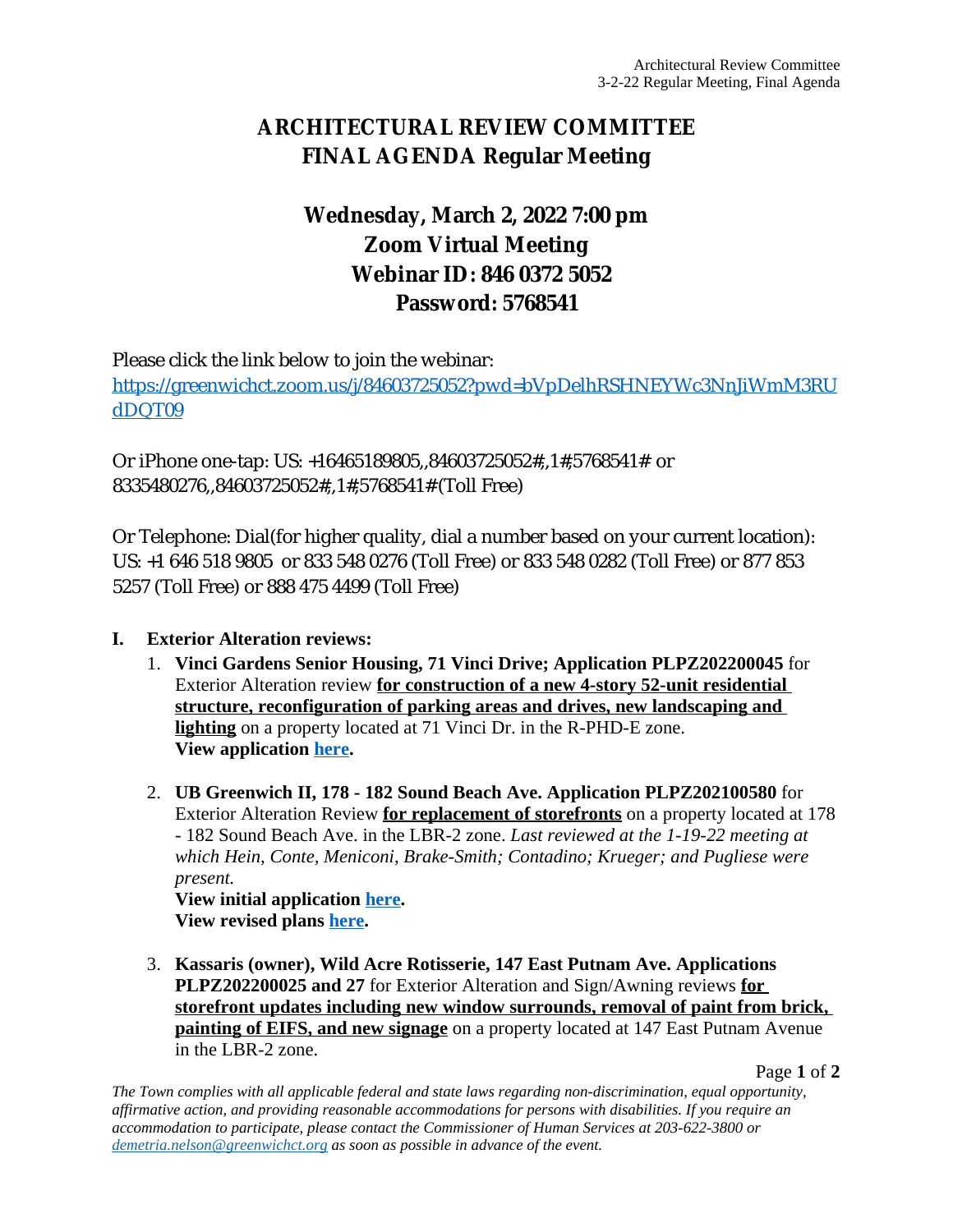**View sign application [here.](https://www.greenwichct.gov/DocumentCenter/View/28441/ARC-SA-147-EPA-WIldacre-PLPZ202200027) [View exterior alteration application](https://www.greenwichct.gov/DocumentCenter/View/28441/ARC-SA-147-EPA-WIldacre-PLPZ202200027) [here.](https://www.greenwichct.gov/DocumentCenter/View/28440/ARC-EA-147-EPA-WIldacre-PLPZ202200025)**

4. **[Plaza 200 LLC, 1141 King Street Application PLPZ202100570](https://www.greenwichct.gov/DocumentCenter/View/28440/ARC-EA-147-EPA-WIldacre-PLPZ202200025)** [for Exterior](https://www.greenwichct.gov/DocumentCenter/View/28440/ARC-EA-147-EPA-WIldacre-PLPZ202200025)  [Alteration review](https://www.greenwichct.gov/DocumentCenter/View/28440/ARC-EA-147-EPA-WIldacre-PLPZ202200025) **[for landscaping and lighting only for residential development](https://www.greenwichct.gov/DocumentCenter/View/28440/ARC-EA-147-EPA-WIldacre-PLPZ202200025)** [on a](https://www.greenwichct.gov/DocumentCenter/View/28440/ARC-EA-147-EPA-WIldacre-PLPZ202200025)  [property located at 1141 King St. in the RA-4 zone.](https://www.greenwichct.gov/DocumentCenter/View/28440/ARC-EA-147-EPA-WIldacre-PLPZ202200025) *[Last reviewed at the 1-19-22](https://www.greenwichct.gov/DocumentCenter/View/28440/ARC-EA-147-EPA-WIldacre-PLPZ202200025)  [meeting at which Hein, Conte, Meniconi, Brake-Smith; Contadino; Krueger; and](https://www.greenwichct.gov/DocumentCenter/View/28440/ARC-EA-147-EPA-WIldacre-PLPZ202200025)  [Pugliese were present.](https://www.greenwichct.gov/DocumentCenter/View/28440/ARC-EA-147-EPA-WIldacre-PLPZ202200025)* **[View landscaping plan](https://www.greenwichct.gov/DocumentCenter/View/28440/ARC-EA-147-EPA-WIldacre-PLPZ202200025) [here.](https://www.greenwichct.gov/DocumentCenter/View/28791/1141-King-Street-Planting-Plan-L-100-PLPZ202100570)**

### **II. [Committee Business:](https://www.greenwichct.gov/DocumentCenter/View/28791/1141-King-Street-Planting-Plan-L-100-PLPZ202100570)**

1. [Any business.](https://www.greenwichct.gov/DocumentCenter/View/28791/1141-King-Street-Planting-Plan-L-100-PLPZ202100570)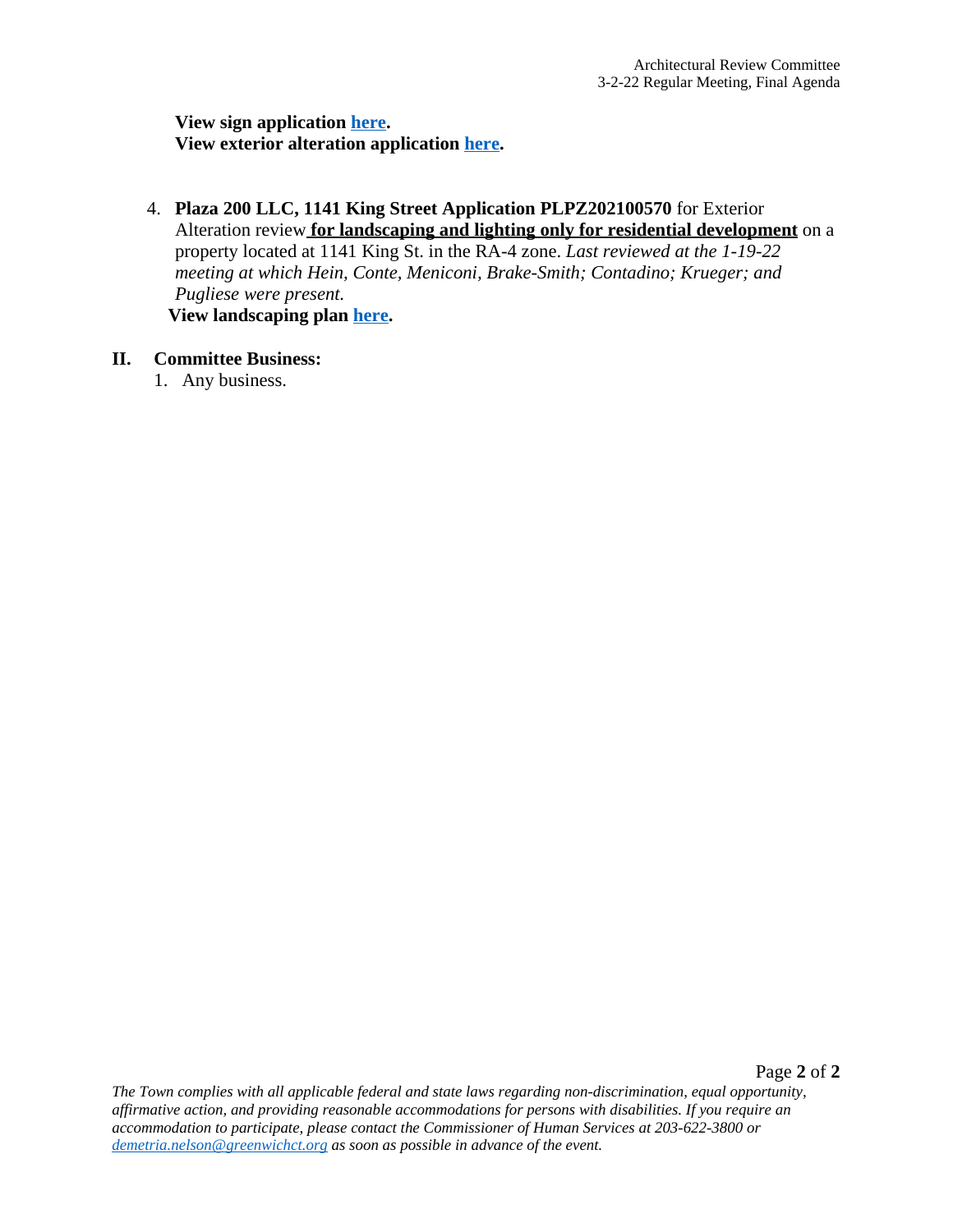# **ARCHITECTURAL REVIEW COMMITTEE ACTION AGENDA Regular Meeting**

## **Wednesday, March 2, 2022 7:02 pm – 10:17 pm Zoom Virtual Meeting Webinar ID: 846 0372 5052 Password: 5768541**

**Members Present:** Richard Hein, Chairperson; Graziano Meniconi, Secretary; Peter Boldt; Heidi Brake-Smith; Rhonda Cohen; Leander Krueger, Katherine LoBalbo; and Paul Pugliese

**Staff Present:** Marisa Anastasio, Senior Planner; and Bianca Dygert, Planner II

## **I. Exterior Alteration reviews:**

1. **Vinci Gardens Senior Housing, 71 Vinci Drive; Application PLPZ202200045** for Exterior Alteration review **for construction of a new 4-story 52-unit residential structure, reconfiguration of parking areas and drives, new landscaping and lighting** on a property located at 71 Vinci Dr. in the R-PHD-E zone. **View application [here](https://www.greenwichct.gov/DocumentCenter/View/28789/71-Vindi-Dr-EA-application-PLPZ202200045).**

### Decision Status: **Return to a meeting**

Motion: Hein Second: Pugliese Vote: 8-0 (Hein, Meniconi, Boldt, Brake-Smith, Cohen, Krueger, LoBalbo, Pugliese)

#### **The applicant to submit updated plans to address the following:**

- a. Materials, massing and proportions need to be re-evaluated to address the following:
	- A dialogue is needed between the existing buildings, specifically the historically significant Byram school building, and the proposed building – (see National Register of Historic Places for historical information for building and site).
	- The proposal must be sensitive not only to the other buildings, but also to the park setting which is noted in the historic documentation.
	- ARC recognizes budget constraints but asks applicant to find elements that can be updated to address concerns – i.e., what materials and stylistic elements can be used to compliment the historic building?, the new building does not have to be parallel to existing building, new building can possibly be L configuration, add horizontal banding to break up the length of façade, revisit pediment dormers in relation to the hip roof of historic building.
	- The proposal should integrate parking and landscaping into the design –

Page **1** of **3**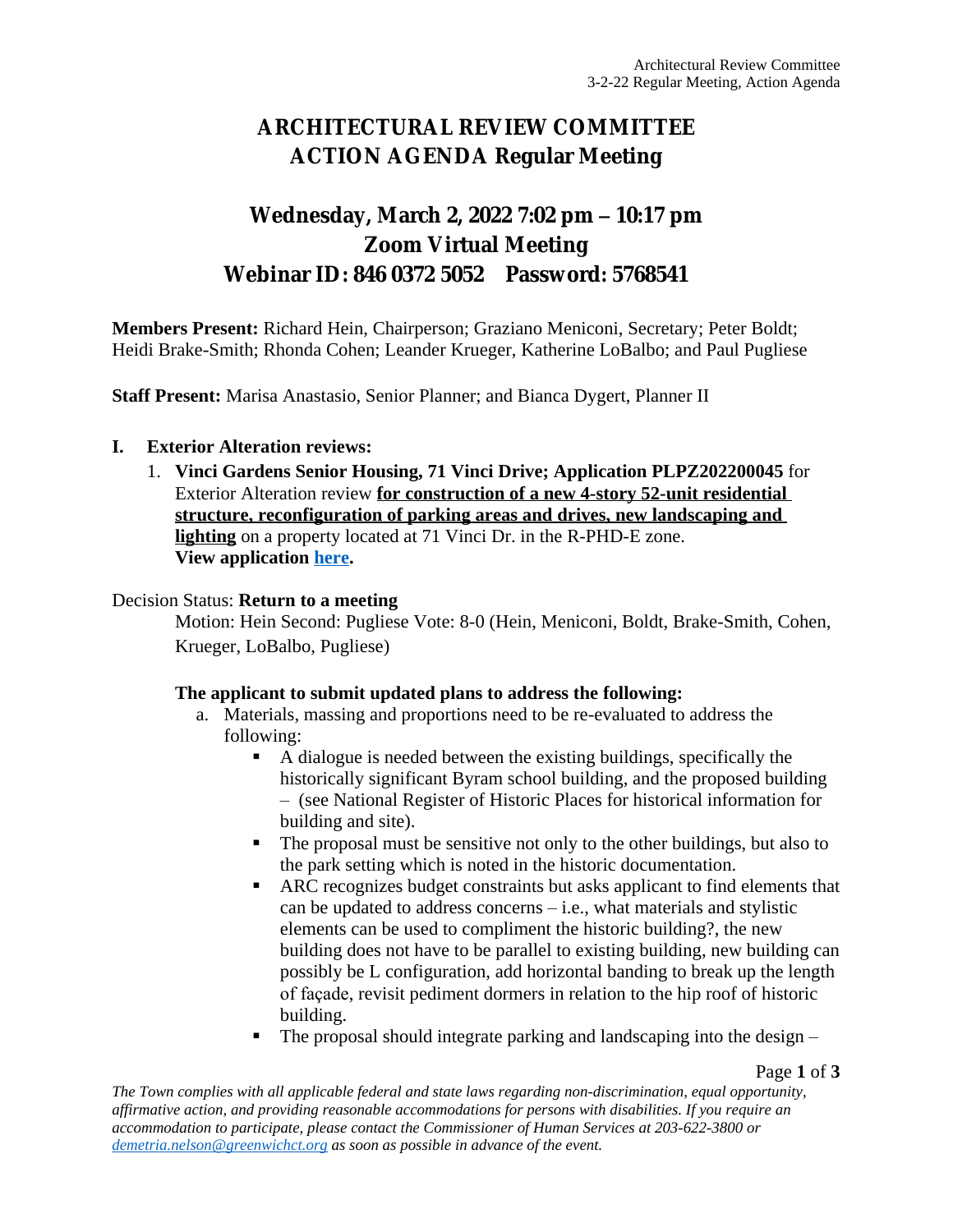ARC noted the prominent location of the dumpsters in view upon entry to the site and requested applicant revisit this decision – can interior trash chutes be utilized? Is courtyard in the best place for flow of site?

- Think about the visual impact on the street.
- ARC not in favor of the vinyl siding with quoining.
- Review other opportunities for outdoor space such as a roof deck / area above garden room.
- b. Provide site sections in all direction, N, S, E, W through building and courtyard, and also all other buildings on site, to demonstrate context and height differential. 3d sketch would be helpful to understand drop off of hill on the east elevation. Color rendering and photos of existing buildings would also be helpful.
- c. Landscaping plans showing which trees are to be removed and replacement plan, and lighting plans, need to be reviewed by the ARC.

## 2. **UB Greenwich II, 178 - 182 Sound Beach Ave. Application PLPZ202100580** for Exterior Alteration Review **for replacement of storefronts** on a property located at 178 - 182 Sound Beach Ave. in the LBR-2 zone. *Last reviewed at the 1-19-22 meeting at which Hein, Conte, Meniconi, Brake-Smith; Contadino; Krueger; and Pugliese were present.*

## **View initial application [here](https://www.greenwichct.gov/DocumentCenter/View/27493/178---182-SBA-exterior-PLPZ202100580). View revised plans [here](https://www.greenwichct.gov/DocumentCenter/View/28790/178-182-SBA-revised-plans-PLPZ202100580).**

## Decision Status: **Exterior alterations approved by ARC**

Motion: Hein Second: Pugliese Vote: 8-0 (Hein, Meniconi, Boldt, Brake-Smith, Cohen, Krueger, LoBalbo, Pugliese)

## **Exterior alterations are approved with the following comments:**

- a. ARC notes approval of the replacement of storefronts in kind, replacement of stone base with brick and renovation of fascia as shown on the plans.
- b. Existing first floor signage can remain in place. Any change to signage requires return to a meeting.
- c. ARC requests Zoning Enforcement review of the existing  $2<sup>nd</sup>$  floor signage as typically such signage would not have been approved by ARC.
- 3. **Kassaris (owner), Wild Acre Rotisserie, 147 East Putnam Ave. Applications PLPZ202200025 and 27** for Exterior Alteration and Sign/Awning reviews **for storefront updates including new window surrounds, removal of paint from brick, painting of EIFS, and new signage** on a property located at 147 East Putnam Avenue in the LBR-2 zone.

## **View sign application [here](https://www.greenwichct.gov/DocumentCenter/View/28441/ARC-SA-147-EPA-WIldacre-PLPZ202200027). View exterior alteration application [here](https://www.greenwichct.gov/DocumentCenter/View/28440/ARC-EA-147-EPA-WIldacre-PLPZ202200025).**

Page **2** of **3**